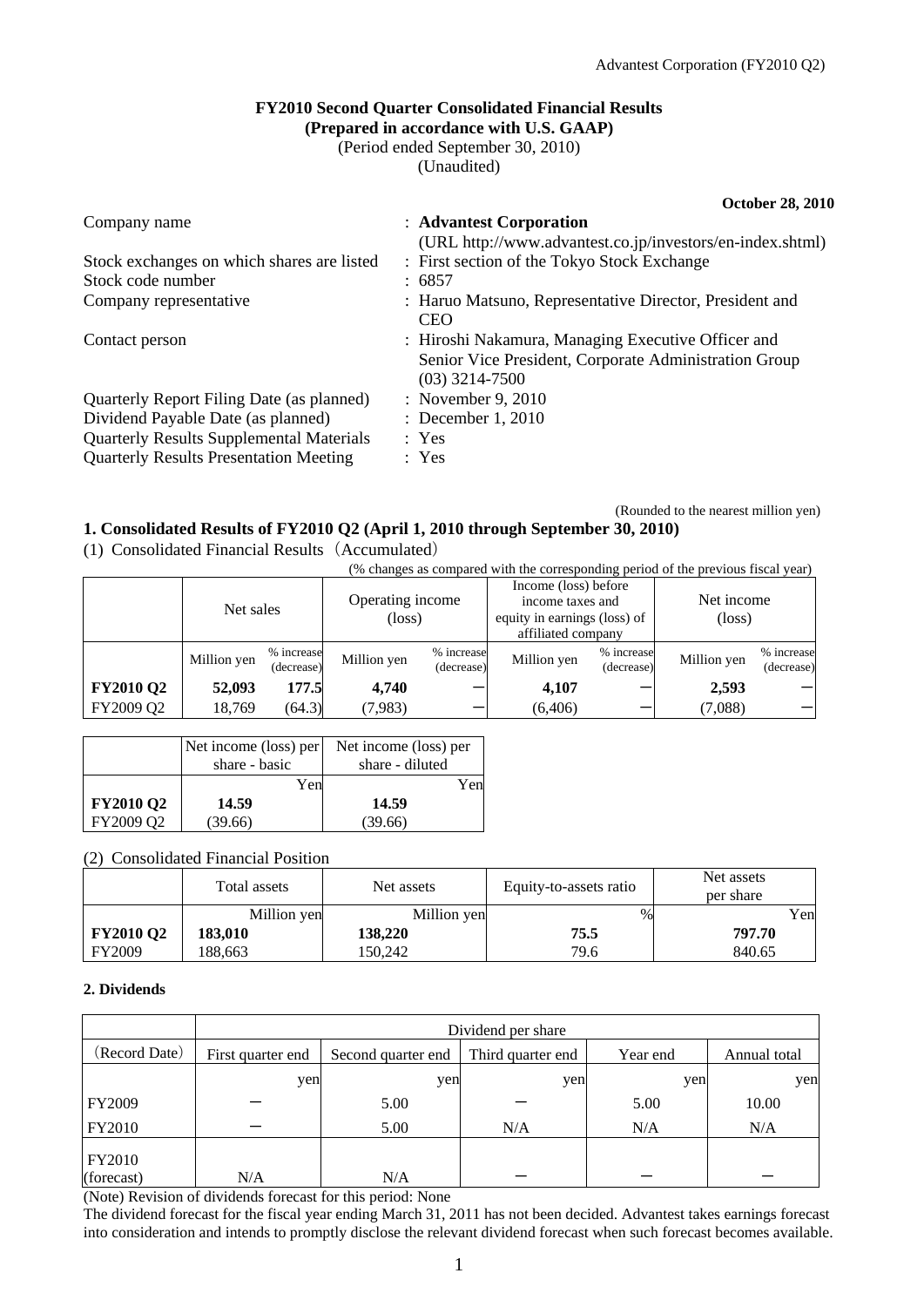#### **3. Projected Results for FY2010 (April 1, 2010 through March 31, 2011)**

(Note) Revision of earnings forecast for this period: None

Advantest focuses primarily on the business of test systems for semiconductors and Advantest's business relies heavily on the capital expenditures of semiconductor manufacturers, test houses and foundries. The capital expenditures of these companies are determined primarily by factors such as current or future trends in the demand for semiconductors. At this time, Advantest is unable to provide the earnings forecast for the fiscal year ending March 31, 2011 due to difficulty in forecasting trends in the demand for semiconductors and investment plans for semiconductor related capital expenditures. Advantest intends to promptly disclose the relevant earnings forecast when such disclosure becomes possible.

**4. Others** (Please see "Business Results" 2. Others on page 7 for details.)

- (1) Material changes in subsidiaries during this period (changes in scope of consolidation resulting from changes in subsidiaries): Yes Newly included None; Excluded 1 (Company name: Advantest Manufacturing, Inc.)
- (2) Use of simplified accounting method and special accounting policy for quarterly consolidated financial statements: Yes
- (3) Changes in accounting principles, procedures and the presentation of the quarterly consolidated financial statements:
	- 1) Changes based on revisions of accounting standard: None
	- 2) Changes other than 1) above: None
- (4) Number of issued and outstanding stock (common stock):
	- 1) Number of issued and outstanding stock at the end of each fiscal period (including treasury stock): FY2010 Q2 199,566,770 shares; FY2009 199,566,770 shares.
	- 2) Number of treasury stock at the end of each fiscal period: FY2010 Q2 26,293,821 shares; FY2009 20,845,178 shares.
	- 3) Average number of outstanding stock for each period (cumulative term): FY2010 Q2 177,679,225 shares; FY2009 Q2 178,722,847 shares.

#### **Implementation status of quarterly review procedures**

This quarterly financial results report is not subject to quarterly review procedures by independent auditors under Japan's Financial Instruments and Exchange Law. At the time of release of this report, such quarterly review procedures under the Financial Instruments and Exchange Law have not been completed.

#### **Explanation on the Appropriate Use of Future Earnings Projections and Other Special Instructions**

This document contains "forward-looking statements" that are based on Advantest's current expectations, estimates and projections. These forward-looking statements are subject to known and unknown risks, uncertainties and other factors that may cause Advantest's actual results, levels of activities, performance or achievements to be materially different from those expressed or implied by such forward-looking statements. These factors include: (i) changes in demand for the products and services produced and offered by Advantest's customers, including semiconductors, communications services and electronic goods; (ii) circumstances relating to Advantest's investment in technology, including its ability to timely develop products that meet the changing needs of semiconductor manufacturers, communications network equipment and components makers and service providers; (iii) significant changes in the competitive environment in the major markets where Advantest purchases materials, components and supplies for the production of its products or where its products are produced, distributed or sold; and (iv) changes in economic conditions, currency exchange rates or political stability in the major markets where Advantest procures materials, components and supplies for the production of its principal products or where its products are produced, distributed or sold. A discussion of these and other factors which may affect Advantest's actual results, levels of activities, performance or achievements is contained in the "Operating and Financial Review and Prospects", "Key Information - Risk Factors" and "Information on the Company" sections and elsewhere in Advantest's annual report on Form 20-F, which is on file with the United States Securities and Exchange Commission.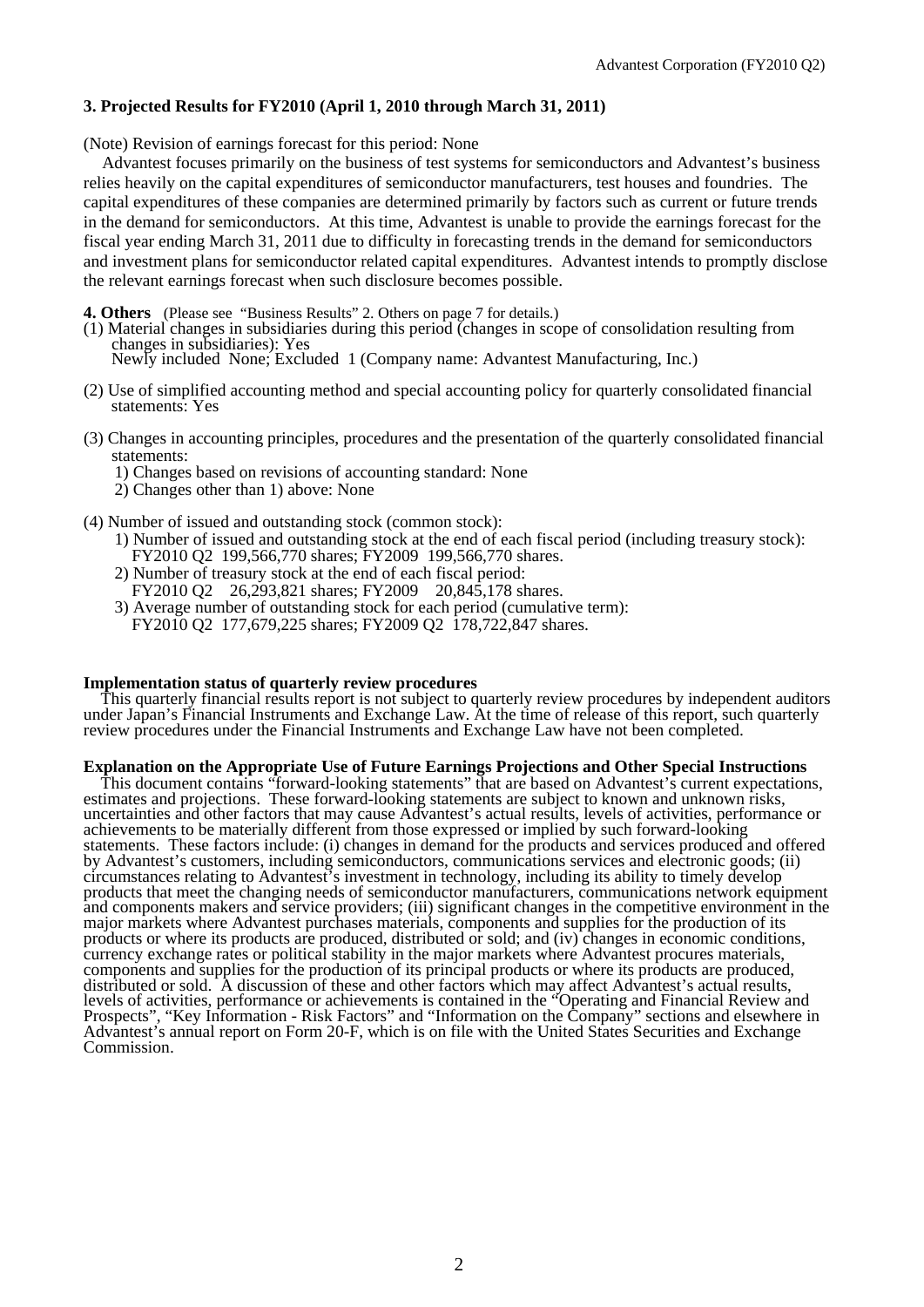## **Contents**

|    |                                                                                                                              | P. 4 |
|----|------------------------------------------------------------------------------------------------------------------------------|------|
|    |                                                                                                                              | P. 4 |
|    |                                                                                                                              | P. 6 |
|    |                                                                                                                              | P. 7 |
| 2. |                                                                                                                              | P. 7 |
|    | (1) Material changes in subsidiaries during this period                                                                      |      |
|    | (changes in scope of consolidation resulting from changes in subsidiaries) $\cdots$                                          | P. 7 |
|    | (2) Use of simplified accounting method and special accounting policy for                                                    |      |
|    |                                                                                                                              | P. 7 |
|    | (3) Changes in accounting principles, procedures and the presentation of                                                     |      |
|    | the quarterly consolidated financial statements                                                                              | P. 7 |
| 3. |                                                                                                                              | P. 8 |
|    |                                                                                                                              | P. 8 |
|    | (2) Consolidated Statements of Operations (Unaudited)                                                                        | P.10 |
|    | (3) Consolidated Statements of Cash Flows (Unaudited)                                                                        | P.12 |
|    | (4) Notes on Preconditions to Going Concerns                                                                                 | P.13 |
|    | $(5)$ Segment Information $\cdots$ $\cdots$ $\cdots$ $\cdots$ $\cdots$ $\cdots$ $\cdots$ $\cdots$ $\cdots$ $\cdots$ $\cdots$ | P.13 |
|    | (6) Notes on Significant Changes to Stockholders' Equity                                                                     | P.14 |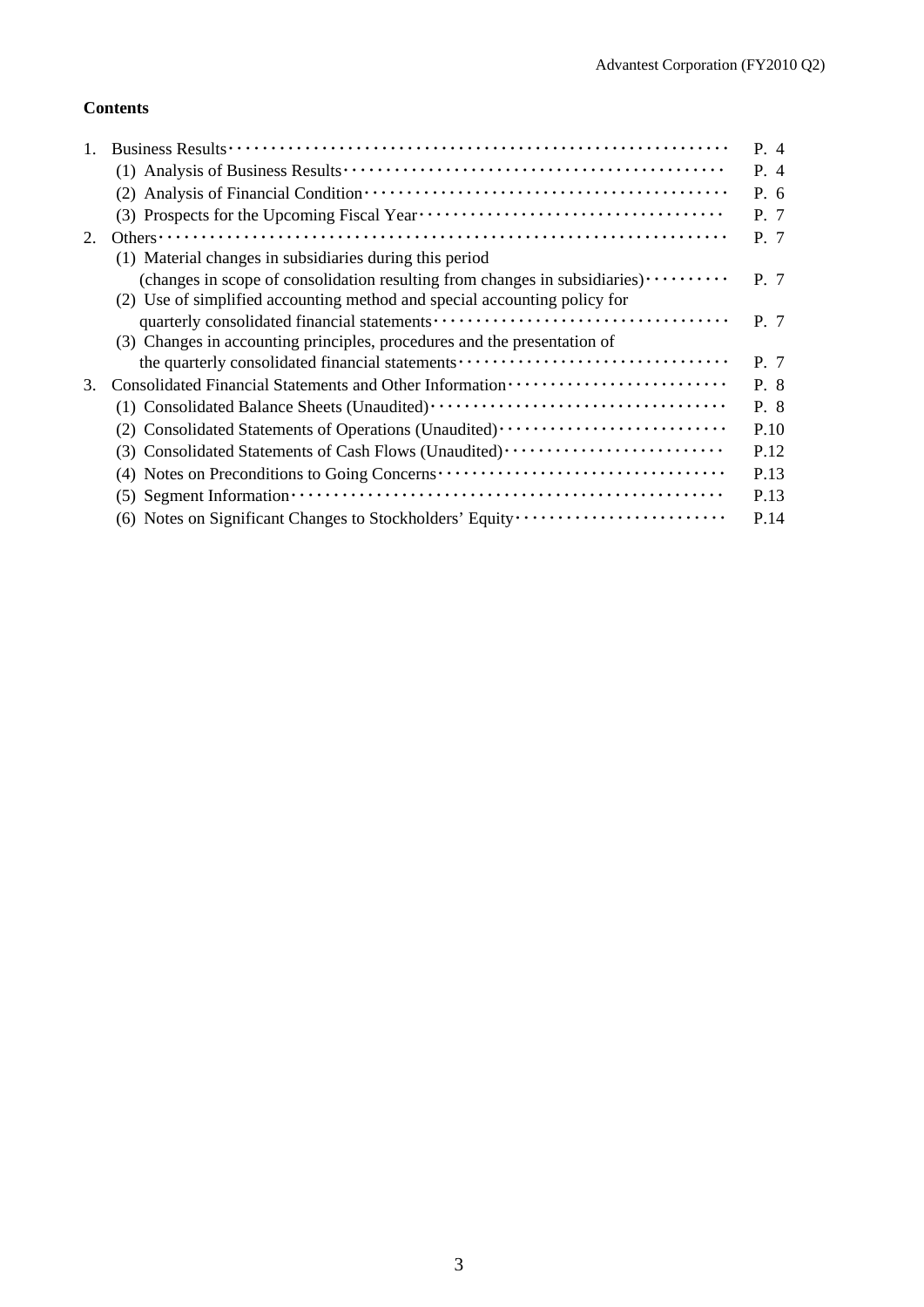### 1. Business Results

### (1) Analysis of Business Results

Consolidated Financial Results of FY2010 Q2 (July 1, 2010 through September 30, 2010)

(in billion yen)

|                                                                                             | Three months ended<br>September 30, 2009 | Three months ended<br>September 30, 2010 | As compared to the<br>corresponding period of<br>the previous<br>fiscal year<br>Increase (decrease) |
|---------------------------------------------------------------------------------------------|------------------------------------------|------------------------------------------|-----------------------------------------------------------------------------------------------------|
| Orders input received                                                                       | 14.4                                     | 23.3                                     | 61.2%                                                                                               |
| Net sales                                                                                   | 11.2                                     | 28.6                                     | 156.0%                                                                                              |
| Operating income (loss)                                                                     | (3.5)                                    | 2.9                                      |                                                                                                     |
| Income (loss) before income<br>taxes and equity in earnings<br>(loss) of affiliated company | (2.7)                                    | 2.5                                      |                                                                                                     |
| Net income (loss)                                                                           | (3.3)                                    | 1.8                                      |                                                                                                     |

In the second quarter of FY2010, despite weakening consumer sentiment primarily due to financial uncertainties in developed economies, the overall recovery trend continued, led by rapid growth in China and the other emerging countries economies.

Capital spending from semiconductor manufacturers was strong at the beginning of the period responding to demand for consumer electronics including smartphones, tablet computers with touch panel, and televisions with 3D / LED backlight functionality. However, in the latter half of the period, certain customers postponed capital investment or limited equipment orders, reacting to weaker consumer electronics and PC demand.

Amid these shifts, Advantest strove to secure orders and expand sales. While orders input received declined primarily due to the deteriorating market environment as compared to the previous quarter, sales and earnings increased, but did not meet expectations in comparison to the company's earlier forecast.

As a result of the above, orders input received was (Y) 23.3 billion (a 61.2% increase in comparison to the corresponding period of the previous fiscal year), net sales were (Y) 28.6 billion (a 156.0% increase in comparison to the corresponding period of the previous fiscal year), operating income was (Y) 2.9 billion ((Y) 6.4 billion improvement in comparison to the corresponding period of the previous fiscal year), income before income taxes and equity in earnings of affiliated company was (Y) 2.5 billion ((Y) 5.2 billion improvement in comparison to the corresponding period of the previous fiscal year), net income was (Y) 1.8 billion ((Y) 5.1 billion improvement in comparison to the corresponding period of the previous fiscal year). The percentage of net sales to overseas customers was 82.5%, compared to 75.9% in the corresponding period of the previous fiscal year.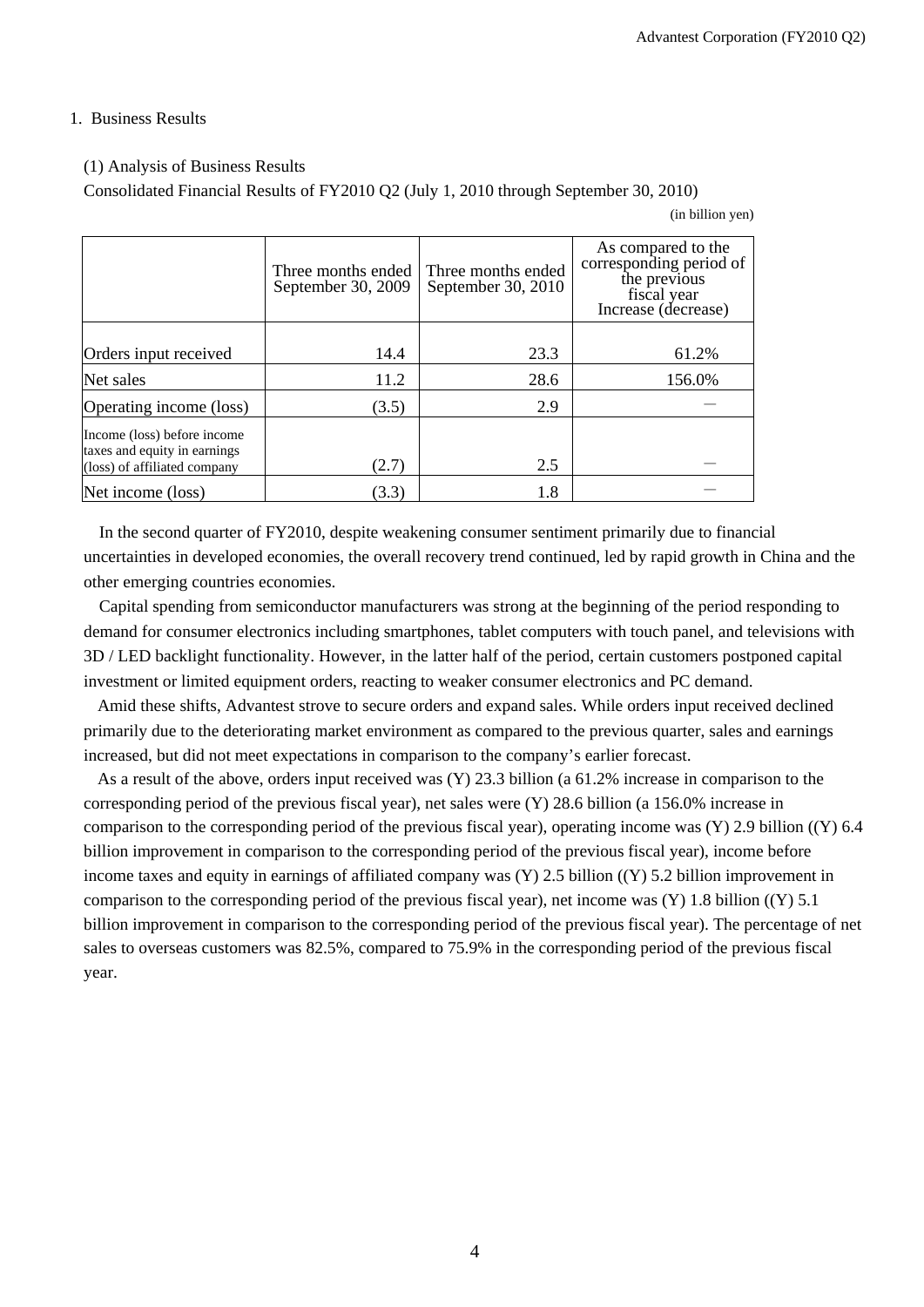Conditions of business by segment are described below.

<Semiconductor and Component Test System Segment>

(in billion yen)

|                         | Three months ended<br>September 30, 2009 | Three months ended<br>September 30, 2010 | As compared to the<br>corresponding period of<br>the previous<br>fiscal year<br>Increase (decrease) |
|-------------------------|------------------------------------------|------------------------------------------|-----------------------------------------------------------------------------------------------------|
| Orders input received   | 7.7                                      | 17.1                                     | 123.0%                                                                                              |
| Net sales               | 7.1                                      | 20.2                                     | 181.7%                                                                                              |
| Operating income (loss) | (2.2)                                    | 3.5                                      |                                                                                                     |

In the Semiconductor and Component Test System Segment, although orders did not reach the level of the previous quarter, overall results were healthy, supported by semiconductor manufacturers' motivation to invest for new capacity expansions.

In the memory semiconductor test system, the mainstream adoption of DDR3-DRAM kept pace with advances in computing performance, supporting strong demand for Advantest's high-speed memory test systems. Additionally, a significant rise in demand for the low-power DRAM chips used in smartphones and other portable devices drove strong sales of high-throughput memory test systems.

In the non-memory semiconductor test system, test systems for microprocessors used in PCs and portable and wireless devices posted growth, but test systems for LCD driver ICs declined slightly.

As a result of the above, orders input received was (Y) 17.1 billion (a 123.0% increase in comparison to the corresponding period of the previous fiscal year), net sales were (Y) 20.2 billion (a 181.7% increase in comparison to the corresponding period of the previous fiscal year) and operating income was (Y) 3.5 billion ((Y) 5.7 billion improvement in comparison to the corresponding period of the previous fiscal year).

|                         |                                          |                                          | (in billion yen)                                                                                    |
|-------------------------|------------------------------------------|------------------------------------------|-----------------------------------------------------------------------------------------------------|
|                         | Three months ended<br>September 30, 2009 | Three months ended<br>September 30, 2010 | As compared to the<br>corresponding period of<br>the previous<br>fiscal year<br>Increase (decrease) |
| Orders input received   | 4.7                                      | 3.7                                      | (20.7%)                                                                                             |
| Net sales               | 2.1                                      | 5.7                                      | 166.8%                                                                                              |
| Operating income (loss) | (0.4)                                    | 0.2                                      |                                                                                                     |

<Mechatronics System Segment>

Even though orders in the Mechatronics System Segment did not reach the level of the previous quarter, strong sales of memory test systems provided momentum for satisfactory sales of the device interface products and test handlers used together with test systems.

As a result of the above, orders input received was (Y) 3.7 billion (a 20.7% decrease in comparison to the corresponding period of the previous fiscal year), net sales were (Y) 5.7 billion (a 166.8% increase in comparison to the corresponding period of the previous fiscal year) and operating income was (Y) 0.2 billion ((Y) 0.6 billion improvement in comparison to the corresponding period of the previous fiscal year).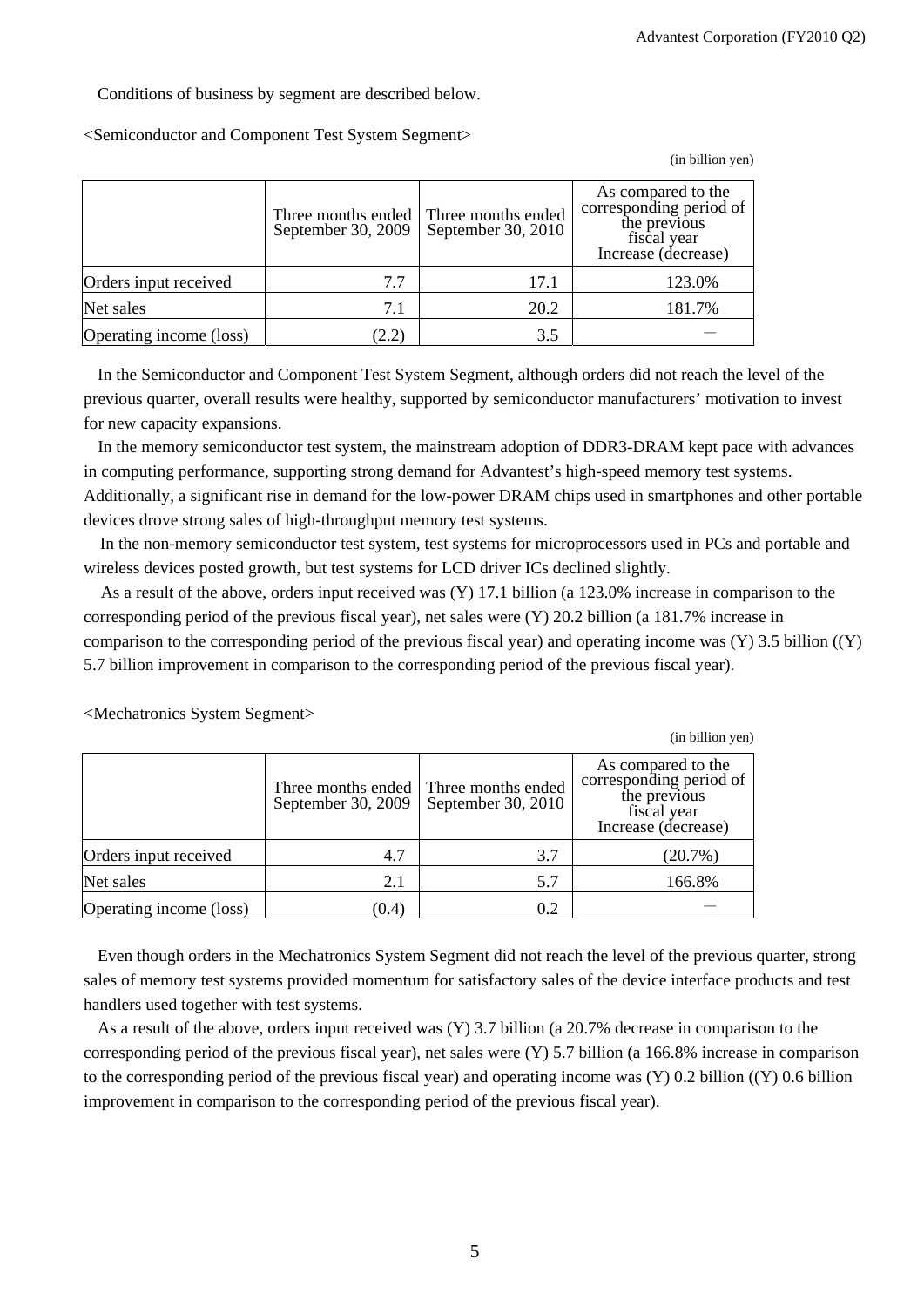### <Services, Support and Others Segment>

(in billion yen)

|                       | September 30, 2009 | Three months ended Three months ended<br>September 30, 2010 | As compared to the<br>corresponding period of<br>the previous<br>fiscal year<br>Increase (decrease) |
|-----------------------|--------------------|-------------------------------------------------------------|-----------------------------------------------------------------------------------------------------|
| Orders input received | 2.9                | 3.0                                                         | 0.3%                                                                                                |
| Net sales             | 2.7                | 3.3                                                         | 23.9%                                                                                               |
| Operating income      | 0.4                | 0.7                                                         | 62.3%                                                                                               |

Amid high equipment utilization rates, the Services, Support and Others Segment benefited from robust customer demand for maintenance services.

As a result of the above, orders input received was (Y) 3.0 billion (a 0.3% increase in comparison to the corresponding period of the previous fiscal year), net sales were (Y) 3.3 billion (a 23.9% increase in comparison to the corresponding period of the previous fiscal year) and operating income was (Y) 0.7 billion (a 62.3% increase in comparison to the corresponding period of the previous fiscal year).

With respect to the qualitative information concerning the consolidated business results for the first quarter of the fiscal year ending March 31, 2011, please refer to "FY2010 First Quarter Consolidated Financial Results" (reported on July 28, 2010).

#### (2) Analysis of Financial Condition

Total assets at September 30, 2010 amounted to (Y) 183.0 billion, a decrease of (Y) 5.7 billion compared to March 31, 2010, primarily due to a decrease of (Y) 29.4 billion in cash and cash equivalents, increase of (Y) 11.7 billion and (Y) 9.1 billion in short-term investments and trade receivables, respectively. The amount of total liabilities was (Y) 44.8 billion, an increase of (Y) 6.4 billion compared to March 31, 2010, primarily due to an increase in trade accounts payable. Stockholders' equity was (Y) 138.2 billion. Equity to assets ratio was 75.5%, a decrease of 4.1 percentage point from March 31, 2010.

#### (Cash Flow Condition)

Cash and cash equivalents held at September 30, 2010 were (Y) 67.1 billion, a decrease of (Y) 17.8 billion from June 30, 2010. Significant cash flows during the second quarter of this fiscal year and their causes are described below.

Net cash provided by operating activities was (Y) 0.2 billion (Net cash outflow (Y) 2.1 billion in the corresponding period of the previous fiscal year). This amount was primarily attributable to net income in the amount of  $(Y)$  1.8 billion, increase in trade accounts payable in the amount of  $(Y)$  4.0 billion, increase in trade receivables in the amount of (Y) 5.8 billion and adjustments of the profit and loss of non-fund items such as depreciation and amortization.

Net cash used in investing activities was (Y) 7.6 billion (Net cash inflow (Y) 4.2 billion in the corresponding period of the previous fiscal year). This amount was primarily attributable to increase in short-term investments in the amount of  $(Y)$  6.9 billion and purchases of property, plant and equipment in the amount of  $(Y)$  0.7 billion.

Net cash used in financing activities was (Y) 10.3 billion (Net cash outflow (Y) 49 million in the corresponding period of the previous fiscal year). This amount was primarily attributable to purchases of treasury stock.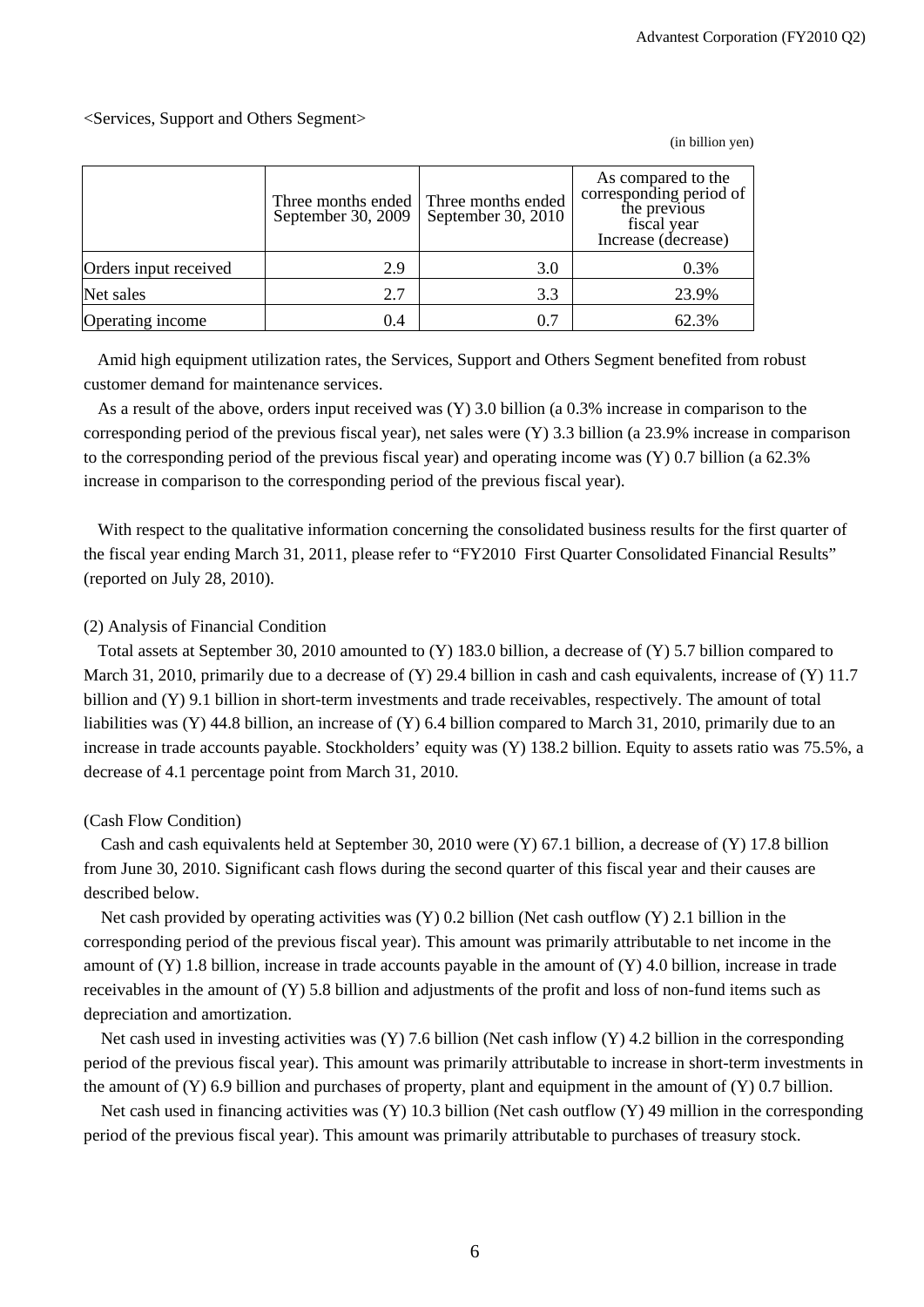(3) Prospects for the Upcoming Fiscal Year

Despite financial uncertainties and currency volatility that threaten to undermine prospects for long-term growth, stimulus measures bolstering demand, as well as growth in the emerging economies, have kept the global economic recovery on track since 2009.

Global semiconductor sales for 2010 are on track to surpass the previous peak attained in 2007. Moreover, predictions of increased worldwide consumer spending on PCs, cellular phones and other consumer electronics underpin the consensus forecast that the semiconductor industry will continue to grow in the medium term. These expectations are encouraging semiconductor manufacturers to continue adding new capacity and advanced capabilities. Nevertheless, there is a trend towards extreme caution in individual capital investment decisions, making it difficult to predict the timing and scale of new test system purchases.

Advantest's drive to boost earnings by accurately responding to diverse customer needs with new products, services, and support is fueled by the company's core competence – its well-established technological edge. The company will continue to refine its business model for stable growth by enhancing the efficiency of R&D and manufacturing processes to cut costs, developing new businesses, and diversifying its revenue sources.

As noted on the Information Summary sheet, Advantest has not yet disclosed a forecast of its full fiscal year results for FY2010. Such data will be disclosed promptly when it becomes available.

#### 2. Others

(1) Material changes in subsidiaries during this period (changes in scope of consolidation resulting from changes in subsidiaries): Yes

Excluded 1: Advantest Manufacturing, Inc.

Advantest Manufacturing, Inc. was merged with Advantest Corporation on July 1, 2010.

(2) Use of simplified accounting method and special accounting policy for quarterly consolidated financial statements:

Tax expense is measured using an estimated annual effective tax rate. Advantest makes, at the end of the second quarter, its best estimate of the annual effective tax rate for the full fiscal year and use that rate to provide for income taxes on a current year-to-date basis. The estimated effective tax rate includes the deferred tax effects of expected year-end temporary differences and carryforwards, and the effects of valuation allowances for deferred tax assets.

(3) Changes in accounting principles, procedures and the presentation of the quarterly consolidated financial statements: None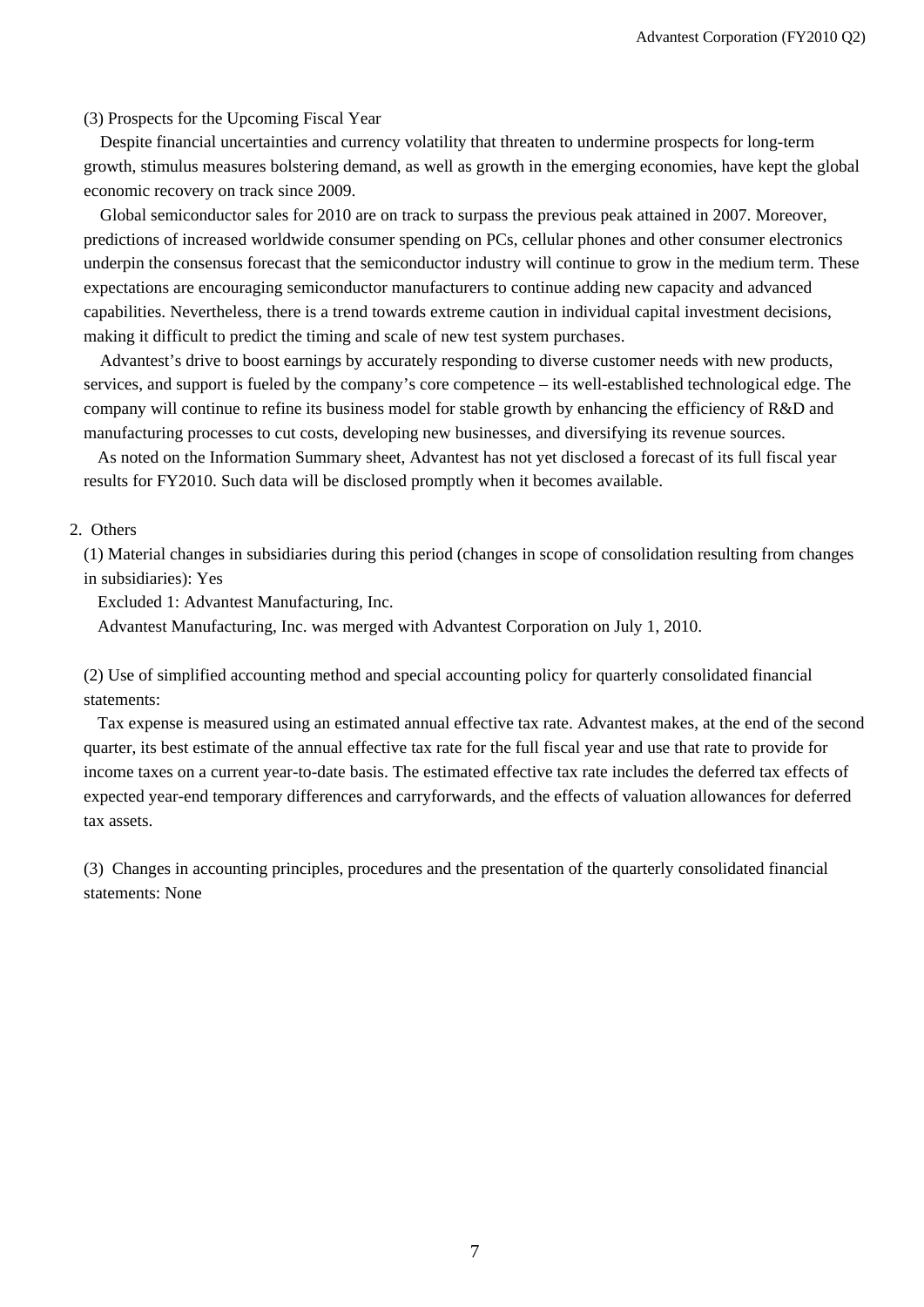# 3. Consolidated Financial Statements and Other Information

## (1)Consolidated Balance Sheets (Unaudited)

|                                    |   | <b>Yen (Millions)</b>     |                       |
|------------------------------------|---|---------------------------|-----------------------|
| Assets                             |   | <b>September 30, 2010</b> | <b>March 31, 2010</b> |
|                                    |   |                           |                       |
| Current assets:                    |   |                           |                       |
| Cash and cash equivalents          | ¥ | 67,063                    | 96,439                |
| Short-term investments             |   | 22,241                    | 10,498                |
| Trade receivables, net             |   | 25,060                    | 15,930                |
| Inventories                        |   | 22,160                    | 16,590                |
| Other current assets               |   | 3,485                     | 4,292                 |
| Total current assets               |   | 140,009                   | 143,749               |
| Investment securities              |   | 7,206                     | 8,077                 |
| Property, plant and equipment, net |   | 31,972                    | 32,881                |
| Intangible assets, net             |   | 1,452                     | 1,445                 |
| Other assets                       |   | 2,371                     | 2,511                 |
| Total assets                       | ¥ | 183,010                   | 188,663               |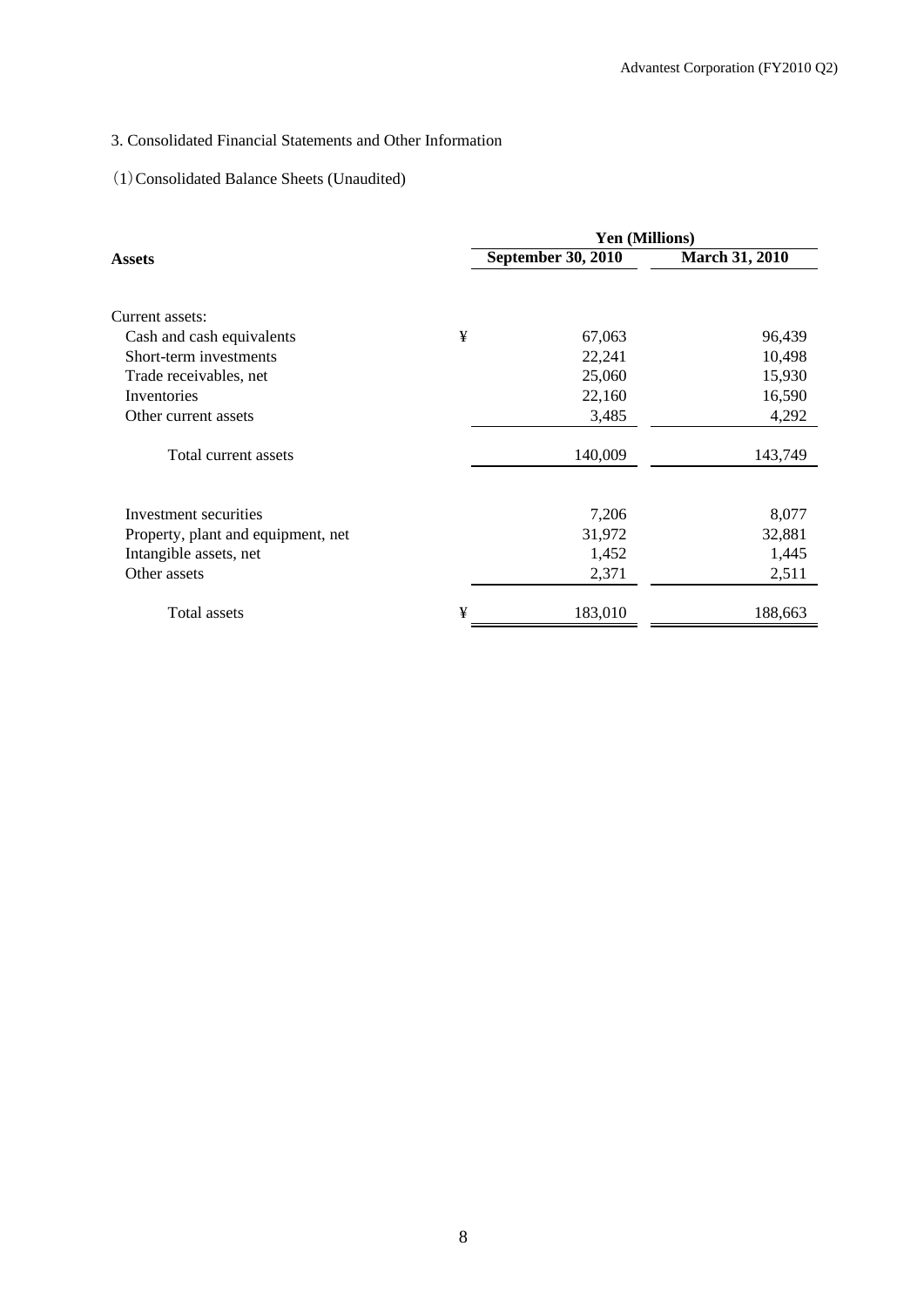|                                               |   | Yen (Millions)            |                       |  |  |  |
|-----------------------------------------------|---|---------------------------|-----------------------|--|--|--|
| <b>Liabilities and Stockholders' Equity</b>   |   | <b>September 30, 2010</b> | <b>March 31, 2010</b> |  |  |  |
|                                               |   |                           |                       |  |  |  |
| Current liabilities:                          |   |                           |                       |  |  |  |
| Trade accounts payable                        | ¥ | 17,476                    | 11,430                |  |  |  |
| Accrued expenses                              |   | 6,270                     | 4,894                 |  |  |  |
| Accrued warranty expenses                     |   | 2,514                     | 2,802                 |  |  |  |
| Other current liabilities                     |   | 1,988                     | 2,793                 |  |  |  |
| Total current liabilities                     |   | 28,248                    | 21,919                |  |  |  |
| Accrued pension and severance costs           |   | 13,762                    | 13,765                |  |  |  |
| Other liabilities                             |   | 2,780                     | 2,737                 |  |  |  |
| <b>Total liabilities</b>                      |   | 44,790                    | 38,421                |  |  |  |
| Commitments and contingent liabilities        |   |                           |                       |  |  |  |
| Stockholders' equity:                         |   |                           |                       |  |  |  |
| Common stock                                  |   | 32,363                    | 32,363                |  |  |  |
| Capital surplus                               |   | 40,518                    | 40,463                |  |  |  |
| Retained earnings                             |   | 183,306                   | 181,606               |  |  |  |
| Accumulated other comprehensive income (loss) |   | (18, 371)                 | (14, 859)             |  |  |  |
| Treasury stock                                |   | (99, 596)                 | (89, 331)             |  |  |  |
| Total stockholders' equity                    |   | 138,220                   | 150,242               |  |  |  |
| Total liabilities and stockholders' equity    | ¥ | 183,010                   | 188,663               |  |  |  |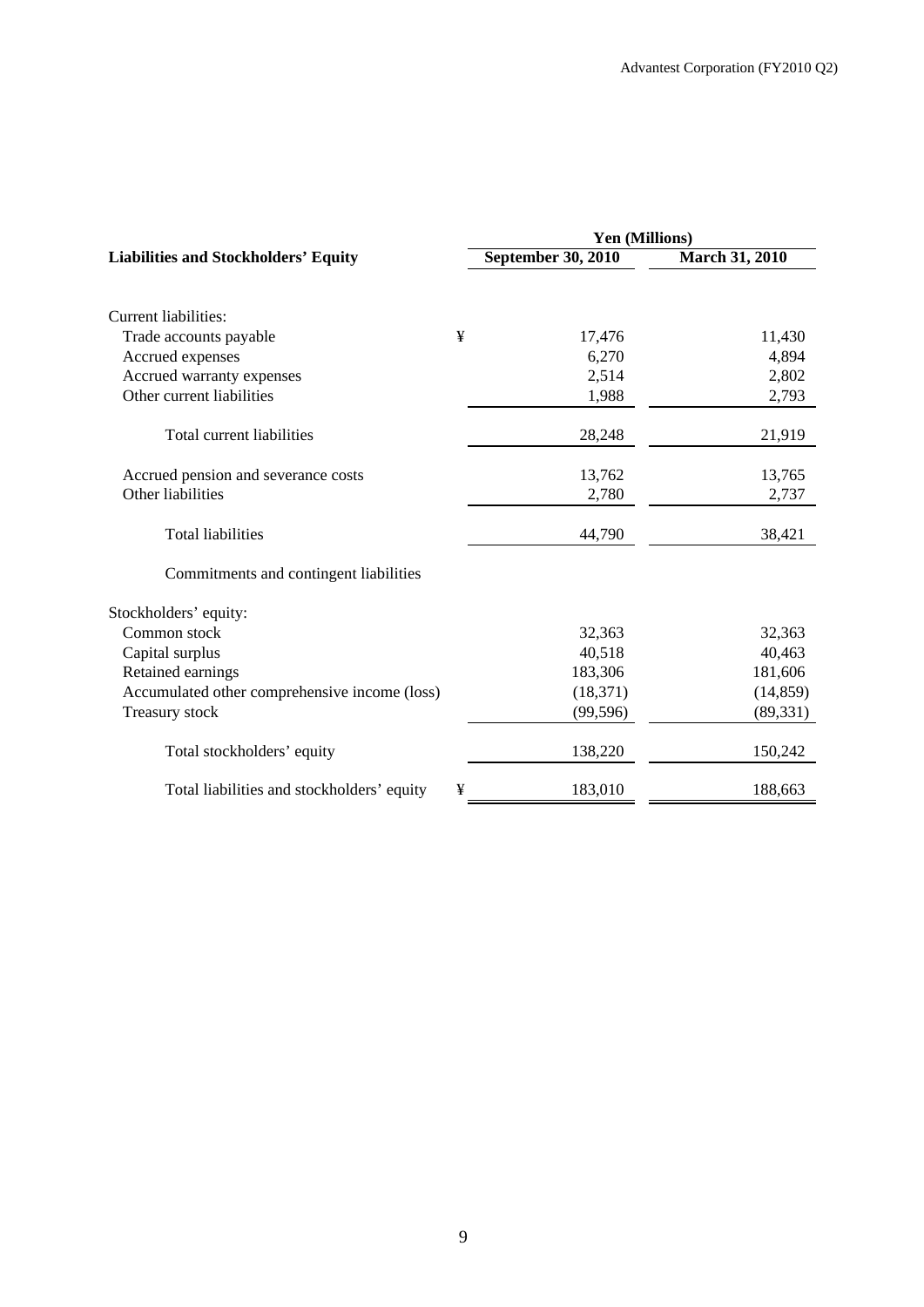# (2)Consolidated Statements of Operations (Unaudited)

|                                                 |   | Yen (Millions)                                |                                               |  |  |  |
|-------------------------------------------------|---|-----------------------------------------------|-----------------------------------------------|--|--|--|
|                                                 |   | <b>Six months ended</b><br>September 30, 2009 | <b>Six months ended</b><br>September 30, 2010 |  |  |  |
| Net sales                                       | ¥ | 18,769                                        | 52,093                                        |  |  |  |
| Cost of sales                                   |   | 8,676                                         | 26,814                                        |  |  |  |
| Gross profit                                    |   | 10,093                                        | 25,279                                        |  |  |  |
| Research and development expenses               |   | 8,713                                         | 10,338                                        |  |  |  |
| Selling, general and administrative expenses    |   | 9,363                                         | 10,201                                        |  |  |  |
| Operating income (loss)                         |   | (7,983)                                       | 4,740                                         |  |  |  |
| Other income (expense):                         |   |                                               |                                               |  |  |  |
| Interest and dividend income                    |   | 362                                           | 200                                           |  |  |  |
| Interest expense                                |   | (2)                                           | (2)                                           |  |  |  |
| Other, net                                      |   | 1,217                                         | (831)                                         |  |  |  |
| Total other income (expense)                    |   | 1,577                                         | (633)                                         |  |  |  |
| Income (loss) before income taxes and equity    |   |                                               |                                               |  |  |  |
| in earnings (loss) of affiliated company        |   | (6,406)                                       | 4,107                                         |  |  |  |
| Income taxes                                    |   | 614                                           | 1,505                                         |  |  |  |
| Equity in earnings (loss) of affiliated company |   | (68)                                          | (9)                                           |  |  |  |
| Net income (loss)                               | ¥ | (7,088)                                       | 2,593                                         |  |  |  |

|                              |   | Yen                                           |                                               |  |
|------------------------------|---|-----------------------------------------------|-----------------------------------------------|--|
|                              |   | Six months ended<br><b>September 30, 2009</b> | Six months ended<br><b>September 30, 2010</b> |  |
| Net income (loss) per share: |   |                                               |                                               |  |
| Basic                        | ¥ | (39.66)                                       | 14.59                                         |  |
| Diluted                      |   | (39.66)                                       | 14.59                                         |  |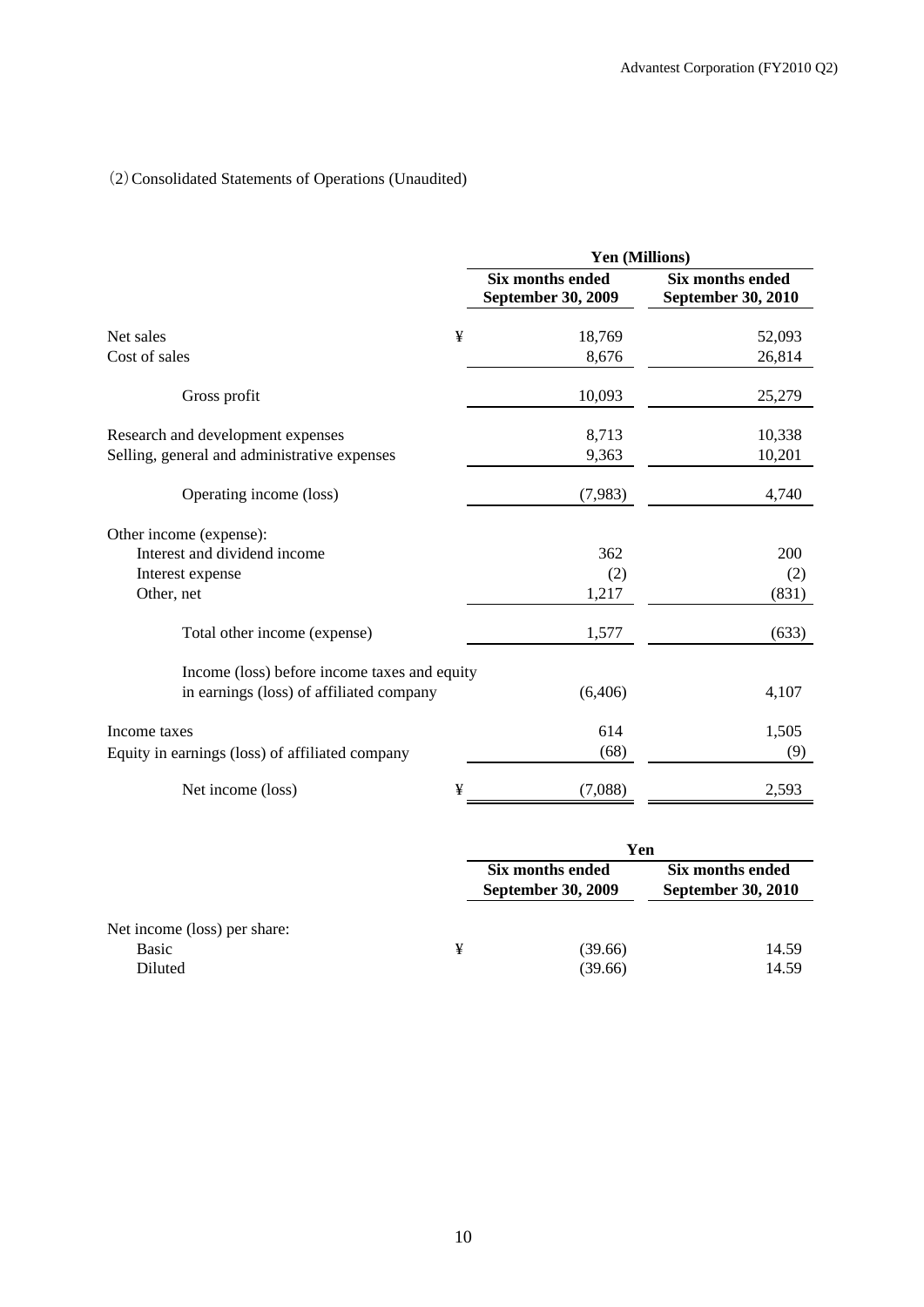|                                                 | Yen (Millions) |                                                 |                                          |  |  |
|-------------------------------------------------|----------------|-------------------------------------------------|------------------------------------------|--|--|
|                                                 |                | <b>Three months ended</b><br>September 30, 2009 | Three months ended<br>September 30, 2010 |  |  |
| Net sales                                       | ¥              | 11,156                                          | 28,558                                   |  |  |
| Cost of sales                                   |                | 5,315                                           | 14,873                                   |  |  |
| Gross profit                                    |                | 5,841                                           | 13,685                                   |  |  |
| Research and development expenses               |                | 4,302                                           | 5,397                                    |  |  |
| Selling, general and administrative expenses    |                | 5,005                                           | 5,361                                    |  |  |
| Operating income (loss)                         |                | (3,466)                                         | 2,927                                    |  |  |
| Other income (expense):                         |                |                                                 |                                          |  |  |
| Interest and dividend income                    |                | 122                                             | 83                                       |  |  |
| Interest expense                                |                | (1)                                             | (1)                                      |  |  |
| Other, net                                      |                | 672                                             | (531)                                    |  |  |
| Total other income (expense)                    |                | 793                                             | (449)                                    |  |  |
| Income (loss) before income taxes and equity    |                |                                                 |                                          |  |  |
| in earnings (loss) of affiliated company        |                | (2,673)                                         | 2,478                                    |  |  |
| Income taxes                                    |                | 606                                             | 674                                      |  |  |
| Equity in earnings (loss) of affiliated company |                | (22)                                            |                                          |  |  |
| Net income (loss)                               | ¥              | (3,301)                                         | 1,805                                    |  |  |

|                              |   | Yen                                             |                                                 |  |
|------------------------------|---|-------------------------------------------------|-------------------------------------------------|--|
|                              |   | Three months ended<br><b>September 30, 2009</b> | Three months ended<br><b>September 30, 2010</b> |  |
| Net income (loss) per share: |   |                                                 |                                                 |  |
| Basic                        | ¥ | (18.47)                                         | 10.22                                           |  |
| Diluted                      |   | (18.47)                                         | 10.22                                           |  |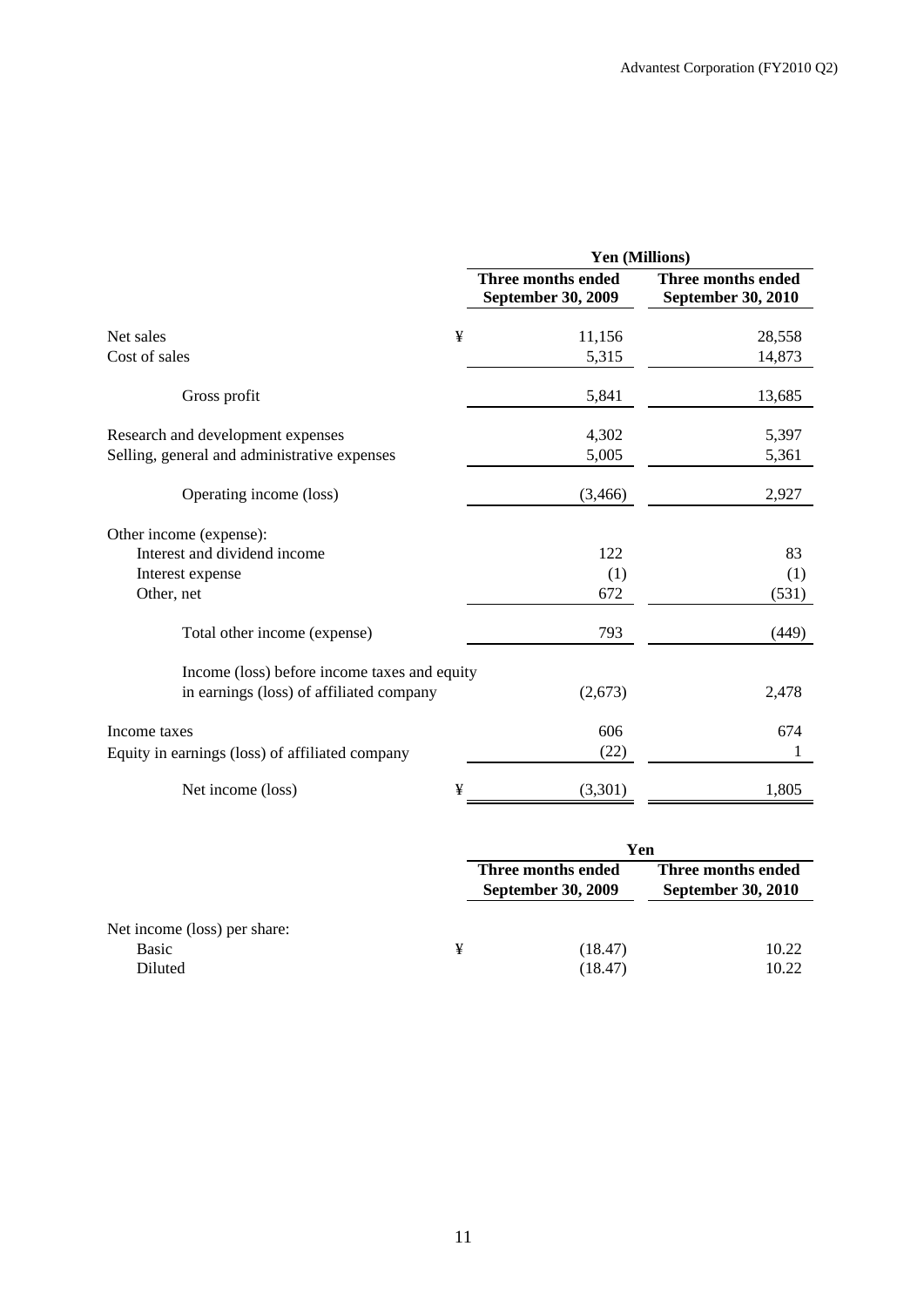### (3)Consolidated Statements of Cash Flows (Unaudited)

|                                                                  |   | Yen (Millions)                                |                                                      |  |
|------------------------------------------------------------------|---|-----------------------------------------------|------------------------------------------------------|--|
|                                                                  |   | <b>Six months ended</b><br>September 30, 2009 | <b>Six months ended</b><br><b>September 30, 2010</b> |  |
| Cash flows from operating activities:                            |   |                                               |                                                      |  |
| Net income (loss)                                                | ¥ | (7,088)                                       | 2,593                                                |  |
| Adjustments to reconcile net income (loss) to net cash           |   |                                               |                                                      |  |
| provided by (used in) operating activities:                      |   |                                               |                                                      |  |
| Depreciation and amortization                                    |   | 1,953                                         | 2,018                                                |  |
| Deferred income taxes                                            |   | (418)                                         | 351                                                  |  |
| Stock option compensation expense                                |   | 49                                            | 55                                                   |  |
| Changes in assets and liabilities:                               |   |                                               |                                                      |  |
| Trade receivables                                                |   | (147)                                         | (10, 344)                                            |  |
| Inventories                                                      |   | (4, 846)                                      | (5,937)                                              |  |
| Trade accounts payable                                           |   | 2,189                                         | 7,218                                                |  |
| Other accounts payable                                           |   | (6,027)                                       | (321)                                                |  |
| Accrued expenses                                                 |   | (1,850)                                       | 1,485                                                |  |
| Accrued warranty expenses                                        |   | (234)                                         | (278)                                                |  |
| Accrued pension and severance costs                              |   | 518                                           | 174                                                  |  |
| Other                                                            |   | 2,595                                         | 290                                                  |  |
|                                                                  |   |                                               |                                                      |  |
| Net cash used in operating activities                            |   | (13,306)                                      | (2,696)                                              |  |
| Cash flows from investing activities:                            |   |                                               |                                                      |  |
| (Increase) decrease in short-term investments                    |   | 14,424                                        | (12, 309)                                            |  |
| Proceeds from sale of property, plant and equipment              |   | 43                                            | 3                                                    |  |
| Purchases of property, plant and equipment                       |   | (1, 192)                                      | (1,140)                                              |  |
| Purchases of intangible assets                                   |   | (75)                                          | (127)                                                |  |
| Other                                                            |   | (23)                                          | 100                                                  |  |
|                                                                  |   |                                               |                                                      |  |
| Net cash provided by (used in) investing activities              |   | 13,177                                        | (13, 473)                                            |  |
| Cash flows from financing activities:                            |   |                                               |                                                      |  |
| Purchases of treasury stock                                      |   | (2)                                           | (10, 266)                                            |  |
| Dividends paid                                                   |   | (901)                                         | (894)                                                |  |
| Other                                                            |   | (1)                                           | $\overline{0}$                                       |  |
| Net cash used in financing activities                            |   | (904)                                         | (11,160)                                             |  |
| Net effect of exchange rate changes on cash and cash equivalents |   | (1,696)                                       | (2,047)                                              |  |
| Net change in cash and cash equivalents                          |   | (2,729)                                       | (29,376)                                             |  |
| Cash and cash equivalents at beginning of period                 |   | 105,455                                       | 96,439                                               |  |
| Cash and cash equivalents at end of period                       | ¥ | 102,726                                       | 67,063                                               |  |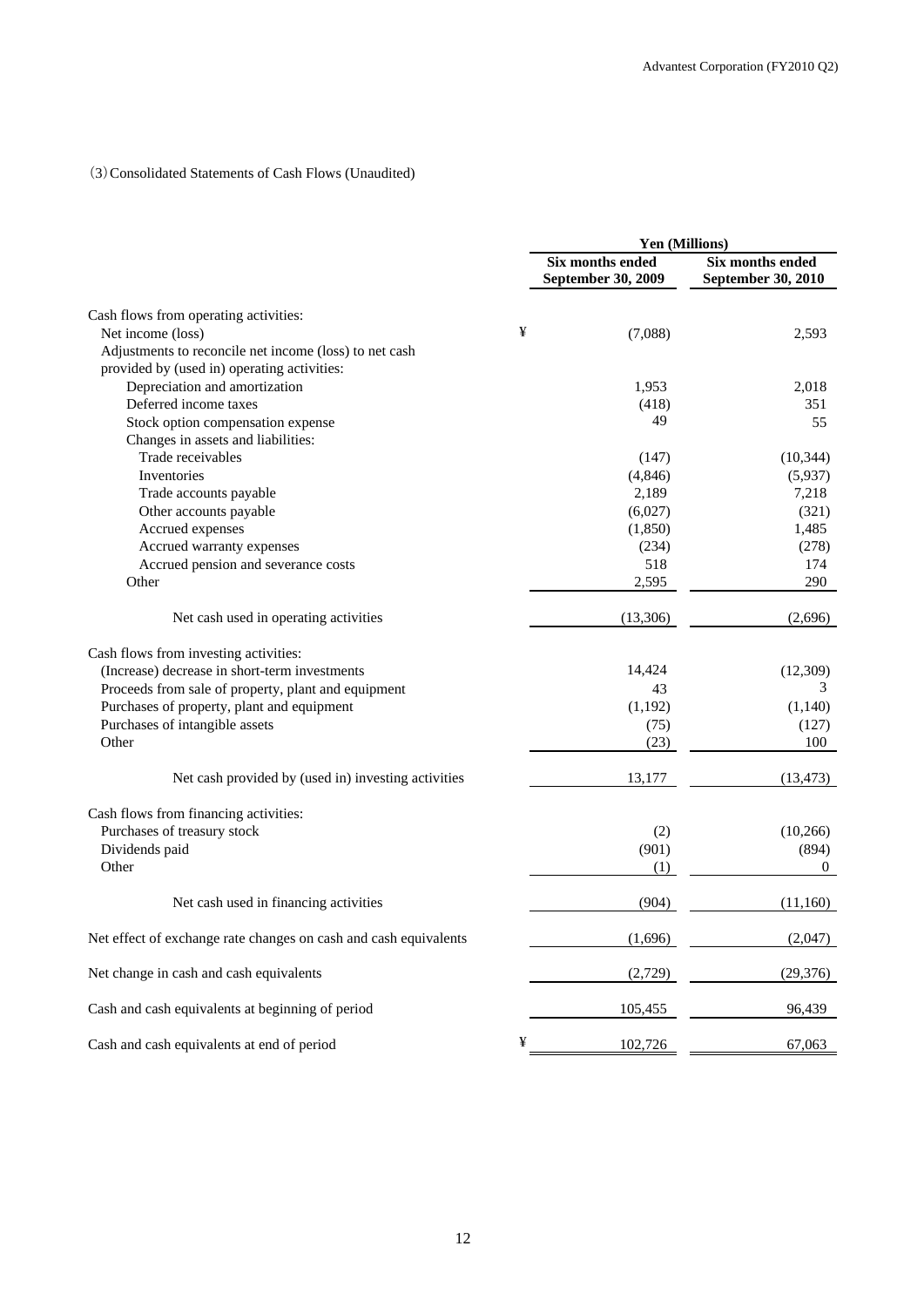# (4) Notes on Preconditions to Going Concerns: None

# (5) Segment Information

|                                                   |                                                                            |                                                  | <b>Yen (Millions)</b>              |                                 |          |  |
|---------------------------------------------------|----------------------------------------------------------------------------|--------------------------------------------------|------------------------------------|---------------------------------|----------|--|
|                                                   | Three months ended September 30, 2009                                      |                                                  |                                    |                                 |          |  |
|                                                   | Semiconductor<br>and<br>Component<br><b>Test System</b><br><b>Business</b> | <b>Mechatronics</b><br>System<br><b>Business</b> | Services.<br>Support and<br>Others | Elimination<br>and<br>Corporate | Total    |  |
| Net sales to unaffiliated customers               | ¥<br>6,349                                                                 | 2,122                                            | 2,685                              |                                 | 11,156   |  |
| Inter-segment sales                               | 828                                                                        |                                                  |                                    | (828)                           |          |  |
| Net sales<br>Operating income (loss) before stock | 7,177                                                                      | 2,122                                            | 2,685                              | (828)                           | 11,156   |  |
| option compensation expense<br>Adjustment:        | (2,198)                                                                    | (368)                                            | 408                                | (1,261)                         | (3,419)  |  |
| Stock option compensation expense                 |                                                                            |                                                  |                                    |                                 | 47       |  |
| Operating income (loss)                           |                                                                            |                                                  |                                    | ¥                               | (3, 466) |  |

|                                                   |                                                                            |                                                  | <b>Yen (Millions)</b>              |                                 |        |  |
|---------------------------------------------------|----------------------------------------------------------------------------|--------------------------------------------------|------------------------------------|---------------------------------|--------|--|
|                                                   | Three months ended September 30, 2010                                      |                                                  |                                    |                                 |        |  |
|                                                   | Semiconductor<br>and<br>Component<br><b>Test System</b><br><b>Business</b> | <b>Mechatronics</b><br>System<br><b>Business</b> | Services.<br>Support and<br>Others | Elimination<br>and<br>Corporate | Total  |  |
| Net sales to unaffiliated customers               | ¥<br>19,572                                                                | 5,661                                            | 3,325                              |                                 | 28,558 |  |
| Inter-segment sales                               | 647                                                                        |                                                  |                                    | (648)                           |        |  |
| Net sales<br>Operating income (loss) before stock | 20,219                                                                     | 5,662                                            | 3,325                              | (648)                           | 28,558 |  |
| option compensation expense<br>Adjustment:        | 3,501                                                                      | 243                                              | 662                                | (1,424)                         | 2,982  |  |
| Stock option compensation expense                 |                                                                            |                                                  |                                    |                                 | 55     |  |
| Operating income (loss)                           |                                                                            |                                                  |                                    | ¥                               | 2,927  |  |